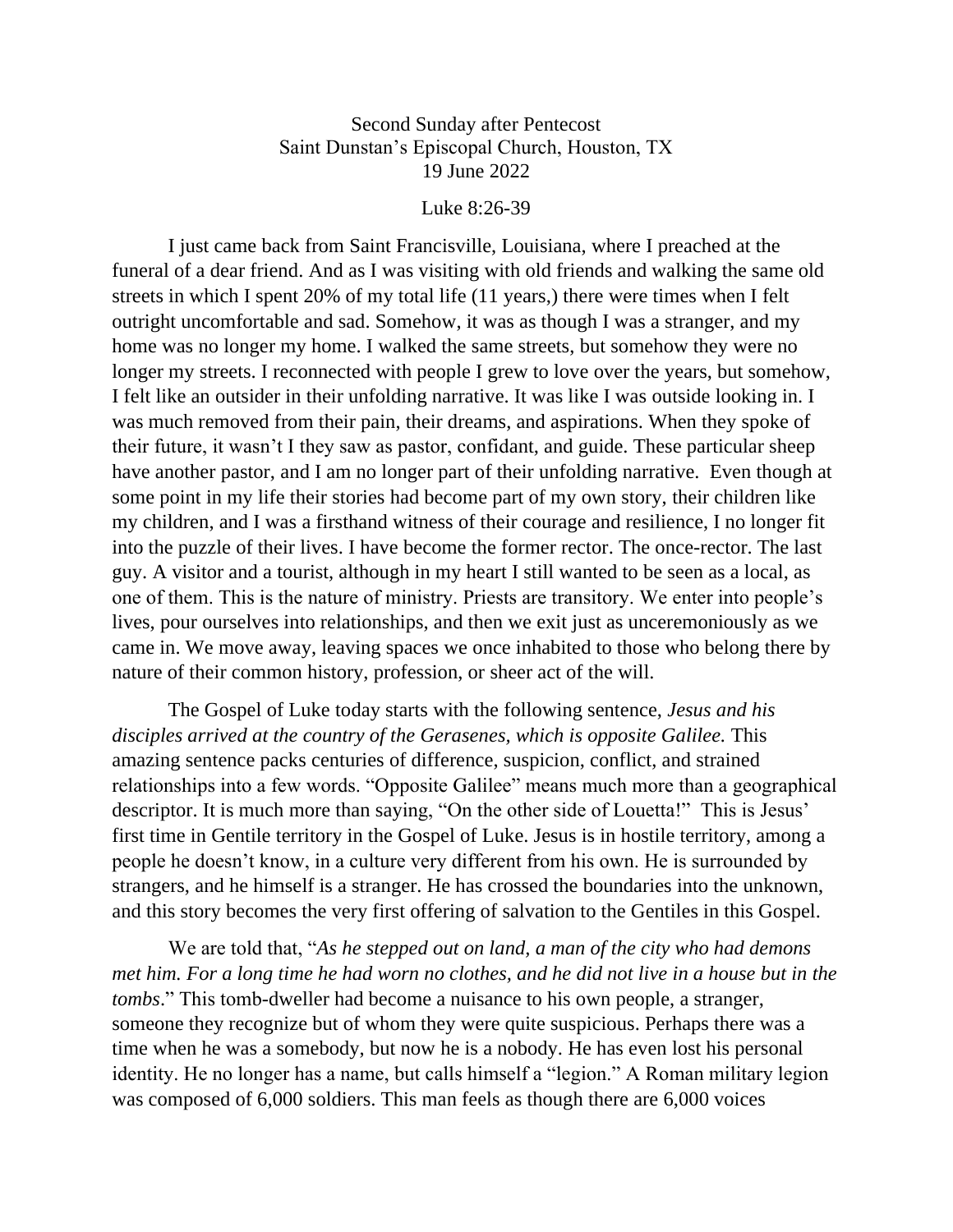competing for attention in his fractured mind. Now, he is just part of the scenery and a constant source of fear for those who know him and live near him. He is deranged, alone, one from whom people hide. For Jesus' disciples, this man was not just a Gentile, he was also unclean, demon-possessed, the very definition of what the word "different" means.

Although in the section before, at Chapter 8:25, the disciples "were afraid and amazed, and said to one another, 'Who then is this, that he commands even the winds and the water, and they obey him?'" in this section we see how the legion of demons recognize Jesus at once. He man cries out, "What have you to do with me, Jesus, Son of the Most High God? I beg you, do not torment me." Those who belonged to the inner circle still wonder who this Jesus might be, but the stranger, who happens to be at the very bottom of the social ladder in his community, recognizes Jesus immediately. In the section before, we see Jesus power to calm the raging seas. Here we see Jesus' power over the forces of evil, represented by this man's condition. In the next section, Jesus will show his power over death as he raises someone to life. Jesus is a powerful Messiah and even the evil spirits that have kept this man in chains all his life are able to recognize him. Isn't this a bit ironic and sad that those on the margins tend to have a more clear understanding of who Jesus is than those in the inner circle?

Perhaps we become so familiar with the stories of Jesus that we create a character in our minds, a double, a Jesus of legend and faith, and little by little we begin to forget the real Jesus. I find it so sad that many of us come to church week after week ready to meet the Jesus of religion, a Jesus encased in fixed faith statements and creeds, a Jesus who demands certain liturgical and pietistic actions from us. But today I challenge you to look deeper. Find the real Jesus behind our liturgical curtains. See the Jesus *Legion* saw today. A Jesus full of power over nature, over the forces of evil in our midst, over life and death. Find a Jesus who is the liberator. One who enters our status quo and upsets the waters of formalism and tradition. One who is here to create new life and wants to free us from whatever constraints and afflictions are keeping us chained to our past.

Theologian Richard Jensen challenges us to see in this demoniac an image of what afflicts our world today. He says, "*The story of the Gerasene demoniac should now be interpreted so that it speaks a word of assurance and hope to those for whom every day is a battle with depression, fear, anxiety, or compulsive behavior. (*Jensen, Richard*. Preaching Luke's Gospel,* 188.) I agree with Jensen, but I would go further. I would add to the list of mental illnesses our resentments and bitterness, our obsessive need to have things our way always, our intransigence, our tendency towards discrimination and even racism, our selfishness and apathy, our jealousy and envy, our helplessness and hopelessness, our greed, and our lack of faith. And I believe Jesus is the answer, whether the battle is depression, anxiety, and addiction, or whether the battle is evil and hatred. We are all tomb-dwellers, like this man was. And our tombs are self-chosen. We choose